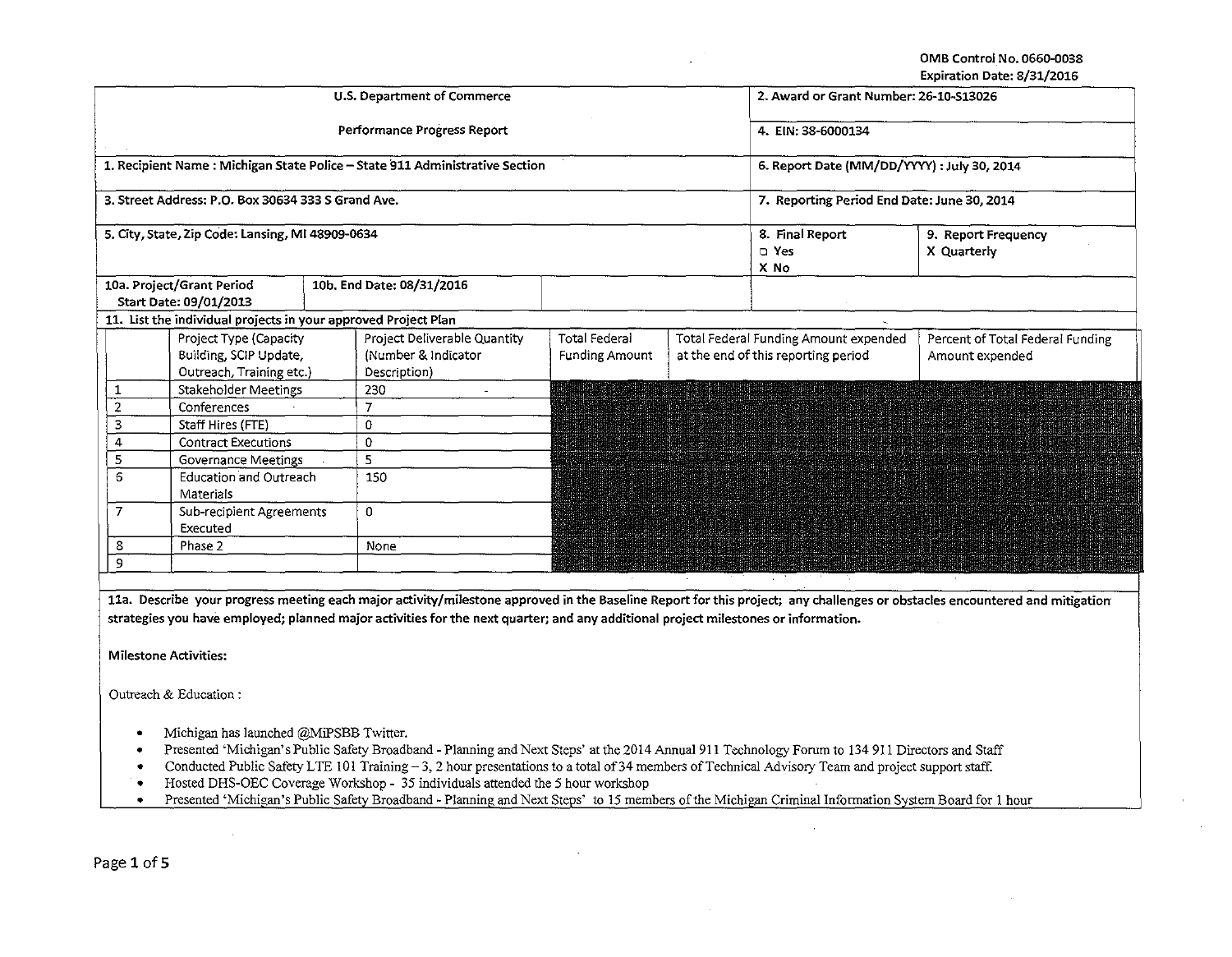• Hosted DHS-OEC Mobile Data Survey Tool Webinar- 12 individuals attended the 1.5 hour workshop

Governance: All governance meetings were hosted in Lansing MI with additional access through a webinar

- Hosted Ml Public Safety Broadband Workgroup Meetings: April30, May 20, and June 18
- Hosted Lunch Meeting for MI Public Safety Broadband Workgroup and the Michigan Public Safety Communication Interoperability Board on June 18
- Hosted Michigan Public Safety Communication Interoperability Board Meeting: June 18
- Kicked offMI PSB Technical Advisory Team comprised of State and Local Public Safety Stakeholders.

## Conferences:

- APCO Broadband Summit, Washington DC: 2 attendees
- PSCR Westminster Co: 2 attendees
- Great Lakes Homeland Security Conference, Grand Rapids MI: 3 attendees

Other Program Activities :

- Evaluating and working on the FirstNet States with the Readiness Checklist for preparation ofFirstNet State consultation. Anticipate submitting to FirstNet in early Fall 2014. Pre-Consultation call is scheduled for July  $31<sup>st</sup>$ .
- Launched Michigan Public Safety Broadband Program SharePoint Site for internal project teams for project documentation management. Anticipate launching to our governance teams and FEMA Region V in Q5.
- Michigan User Engagement Database has completed design and development. The Ml PSB team is testing and has begun to enter data into the database.

11b. If the project team anticipates requesting any changes to the approved Baseline Report in the next quarter, describe those below. Note that any substantive changes to the Baseline Report must be approved by the Department of Commerce before implementation.

Not planning to change within the next quarter

llc. Provide any other information that would be useful to NTIA as it assesses this project's progress.

Nothing at this time

lld. Describe any success stories or best practices you have identified. Please be as specific as possible.

The State of Michigan has been working with Cynergzy to begin the process of designing and developing the Ml Public Safety Broadband (MiPSB) Users and Stakeholders database.

Page 2 of 5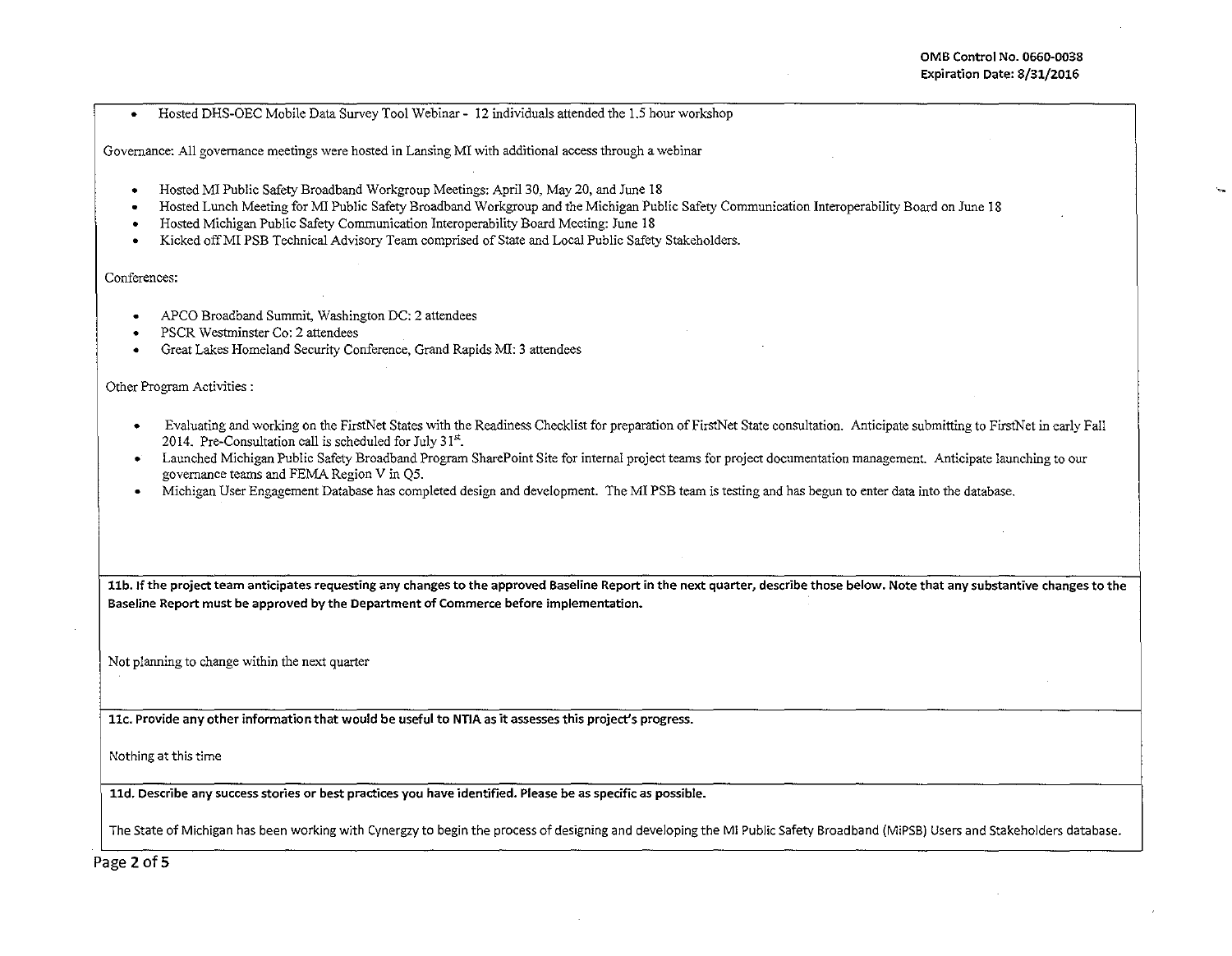The database will capture a list of stakeholders with individual users for each stakeholder group. All events relating to MiPSB education, outreach, governance and team meeting will be tracked in the database. The database will link the users and stakeholders to each event so that Michigan will have a comprehensive way to quantify user outreach and engagement. The database user interface will be comprised of a data entry page as well as a mapping interface. This will allow Michigan to graphically represent user engagement through both mapping reports as well as tabular reports. The future vision of this database is to add data collection functionality to inventory data components such as user and device information and other FirstNet required data elements.

## 12. Personnel

**12a. If the project is not fully staffed, describe how any lack of staffing may impact the project's time line and when the project will be fully staffed.** 

## **12b. Staffing Table**

|                                                                                                                                                                                     | Job Title                                                                                                                                                                                |                                                                                                                                       | Project(s) Assigned                                                                                                                |                                                                                                                                       |                               |                      |                       |                                         |                         | Change                                          |                         |
|-------------------------------------------------------------------------------------------------------------------------------------------------------------------------------------|------------------------------------------------------------------------------------------------------------------------------------------------------------------------------------------|---------------------------------------------------------------------------------------------------------------------------------------|------------------------------------------------------------------------------------------------------------------------------------|---------------------------------------------------------------------------------------------------------------------------------------|-------------------------------|----------------------|-----------------------|-----------------------------------------|-------------------------|-------------------------------------------------|-------------------------|
| <b>SWIC</b>                                                                                                                                                                         |                                                                                                                                                                                          | .5                                                                                                                                    | Provide oversight of all SLIGP project activities and outreach/education efforts                                                   |                                                                                                                                       |                               |                      |                       |                                         |                         | Continued work on SLIGP                         |                         |
| <b>Grant Director</b>                                                                                                                                                               |                                                                                                                                                                                          | .10                                                                                                                                   | Provide oversight of all grant fiduciary activities and reporting requirements for the<br>state.                                   |                                                                                                                                       |                               |                      |                       |                                         |                         | Continued work on SLIGP                         |                         |
| CIO / SPOC                                                                                                                                                                          | Primary point of contact. Inform Governor's office<br>$\cdot$ 1                                                                                                                          |                                                                                                                                       |                                                                                                                                    |                                                                                                                                       |                               |                      |                       |                                         |                         |                                                 | Continued work on SLIGP |
| .5<br>SLIGP Program Manager                                                                                                                                                         |                                                                                                                                                                                          |                                                                                                                                       |                                                                                                                                    | Project Management and operations                                                                                                     |                               |                      |                       |                                         |                         |                                                 | Continued work on SLIGP |
|                                                                                                                                                                                     | Shared Services Director<br>.10<br>Executive support and managing SLIGP project team                                                                                                     |                                                                                                                                       |                                                                                                                                    |                                                                                                                                       |                               |                      |                       |                                         |                         | Continued work on SLIGP                         |                         |
|                                                                                                                                                                                     | Shared Services Director Admin Support                                                                                                                                                   | .10                                                                                                                                   |                                                                                                                                    | Administrative support relating to SLIGP efforts including scheduling meetings,<br>preparing materials and human resources activities |                               |                      |                       |                                         |                         |                                                 | Continued work on SLIGP |
| Outreach Support Staff 1                                                                                                                                                            |                                                                                                                                                                                          | .35                                                                                                                                   | Data preparation for outreach support including research on stakeholders groups and<br>potential outreach engagement opportunities |                                                                                                                                       |                               |                      |                       |                                         |                         | Continued work on SLIGP                         |                         |
| Advise in all procurement and purchasing required for SLIGP. Monitor and track staff<br><b>Budget &amp; Procurement Analyst</b><br>$\cdot$ 1<br>time reporting and project invoices |                                                                                                                                                                                          |                                                                                                                                       |                                                                                                                                    |                                                                                                                                       |                               |                      |                       |                                         | Continued work on SLIGP |                                                 |                         |
| Outreach Support Staff 2                                                                                                                                                            | Data preparation for outreach support including research on stakeholders groups and<br>potential outreach engagement opportunities                                                       |                                                                                                                                       |                                                                                                                                    |                                                                                                                                       |                               |                      | Started work on SLIGP |                                         |                         |                                                 |                         |
|                                                                                                                                                                                     | Data preparation for outreach support including research on stakeholders groups and<br>Outreach Support Staff 3<br>8.<br>potential outreach engagement opportunities                     |                                                                                                                                       |                                                                                                                                    |                                                                                                                                       |                               |                      |                       |                                         | Started work on SLIGP   |                                                 |                         |
| SWIC Admin Support                                                                                                                                                                  | $\cdot$ 1                                                                                                                                                                                | Administrative support relating to SLIGP efforts including scheduling meetings,<br>preparing materials and human resources activities |                                                                                                                                    |                                                                                                                                       |                               |                      |                       | Started work on SLIGP                   |                         |                                                 |                         |
|                                                                                                                                                                                     | 13. Subcontracts (Vendors and/or Subrecipients)<br>13a. Subcontracts Table - Include all subcontractors. The totals from this table must equal the "Subcontracts Total" in Question 14f. |                                                                                                                                       |                                                                                                                                    |                                                                                                                                       | Add Row                       | Remove Row           |                       |                                         |                         |                                                 |                         |
|                                                                                                                                                                                     |                                                                                                                                                                                          |                                                                                                                                       |                                                                                                                                    |                                                                                                                                       |                               |                      |                       |                                         |                         |                                                 |                         |
| Name                                                                                                                                                                                | Subcontract Purpose                                                                                                                                                                      | Type<br>(Vendor/Subrec.)                                                                                                              |                                                                                                                                    | RFP/RFQ<br>Issued<br>(Y/N)                                                                                                            | Contract<br>Executed<br>(Y/N) | Start<br><b>Date</b> | End<br>Date           | Total Federal<br><b>Funds Allocated</b> |                         | <b>Total Matching</b><br><b>Funds Allocated</b> | Project and % Assigned  |
| Cynergyze                                                                                                                                                                           | Consulting and<br>General Support                                                                                                                                                        | Vendor                                                                                                                                |                                                                                                                                    | N                                                                                                                                     | Y.                            | 3/1/201<br>4         | 6/30/2<br>014         | \$100,000                               |                         | \$0.00                                          |                         |

Page 3 of 5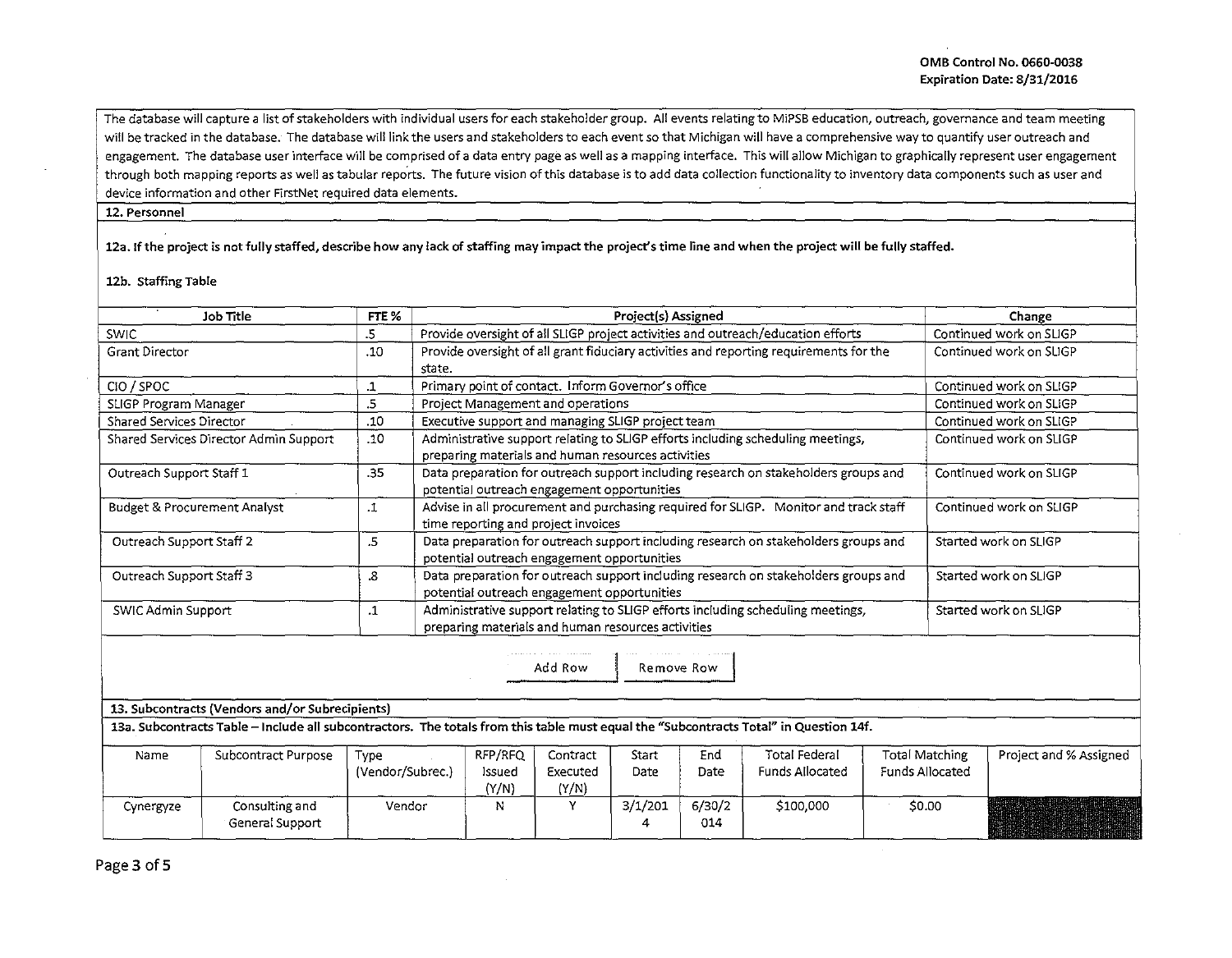$\bar{z}$ 

|                                                                                                               |                              |                                | Add Row                    | Remove Row                                    |                                                                                                                                                                                      |                          |  |  |  |  |
|---------------------------------------------------------------------------------------------------------------|------------------------------|--------------------------------|----------------------------|-----------------------------------------------|--------------------------------------------------------------------------------------------------------------------------------------------------------------------------------------|--------------------------|--|--|--|--|
| 13b. Describe any challenges encountered with vendors and/or subrecipients.                                   |                              |                                |                            |                                               |                                                                                                                                                                                      |                          |  |  |  |  |
|                                                                                                               |                              |                                |                            |                                               |                                                                                                                                                                                      |                          |  |  |  |  |
| Nothing at this time                                                                                          |                              |                                |                            |                                               |                                                                                                                                                                                      |                          |  |  |  |  |
|                                                                                                               |                              |                                |                            |                                               |                                                                                                                                                                                      |                          |  |  |  |  |
|                                                                                                               |                              |                                |                            |                                               |                                                                                                                                                                                      |                          |  |  |  |  |
|                                                                                                               |                              |                                |                            |                                               |                                                                                                                                                                                      |                          |  |  |  |  |
| 14. Budget Worksheet                                                                                          |                              |                                |                            |                                               |                                                                                                                                                                                      |                          |  |  |  |  |
| Columns 2, 3 and 4 must match your current project budget for the entire award, which is the SF-424A on file. |                              |                                |                            |                                               |                                                                                                                                                                                      |                          |  |  |  |  |
| Only list matching funds that the Department of Commerce has already approved.                                |                              |                                |                            |                                               |                                                                                                                                                                                      |                          |  |  |  |  |
| Project Budget Element (1)                                                                                    | Federal Funds<br>Awarded (2) | Approved Matching<br>Funds (3) | <b>Total Budget</b><br>(4) | Federal Funds<br>Expended (5)                 | Approved Matching Funds<br>Expended (6)                                                                                                                                              | Total Funds Expended (7) |  |  |  |  |
| a. Personnel Salaries                                                                                         | \$793,042                    | \$442,167                      | \$1,235,209                | \$26,396                                      | S82.716                                                                                                                                                                              | \$109,112                |  |  |  |  |
| b. Personnel Fringe Benefits                                                                                  | \$604,423                    | \$298,997                      | \$903,420                  | \$25,439                                      | \$67,360                                                                                                                                                                             | \$92,799                 |  |  |  |  |
| c. Travel                                                                                                     | \$469,368                    | \$0                            | \$469,368                  | \$2,607                                       | \$2966                                                                                                                                                                               | \$5,573                  |  |  |  |  |
| d. Equipment                                                                                                  | \$0                          | \$0                            | \$0                        | \$0                                           | \$0                                                                                                                                                                                  | \$0                      |  |  |  |  |
| e. Materials/Supplies                                                                                         | \$11,918                     | \$14,600                       | \$26,518                   | SO <sub>2</sub>                               | \$0\$                                                                                                                                                                                | SO <sub>2</sub>          |  |  |  |  |
| f. Subcontracts Total                                                                                         | \$1,418,136                  | \$56,160                       | \$1,474,296                | \$0                                           | \$8,880                                                                                                                                                                              | \$8,880                  |  |  |  |  |
| g. Other                                                                                                      | \$50,130                     | \$25,650                       | \$75,780                   | \$O                                           | \$0                                                                                                                                                                                  | SO <sub>2</sub>          |  |  |  |  |
| h. Total Costs                                                                                                | \$3,347,017                  | \$837,574                      | \$4,184,591                | \$54,442                                      | \$161,922                                                                                                                                                                            | \$216,364                |  |  |  |  |
| i. % of Total                                                                                                 | 80%                          | 20%                            | 100%                       | 25%                                           | 75%                                                                                                                                                                                  | 100%                     |  |  |  |  |
| documents.                                                                                                    |                              |                                |                            |                                               | 15. Certification: I certify to the best of my knowledge and belief that this report is correct and complete for performance of activities for the purpose(s) set forth in the award |                          |  |  |  |  |
| 16a. Typed or printed name and title of Authorized Certifying Official                                        |                              |                                | 16d. Email Address         |                                               |                                                                                                                                                                                      |                          |  |  |  |  |
| Laura Blastic, SLIGP Program Manager, Department of Technology, Management &                                  |                              |                                |                            |                                               |                                                                                                                                                                                      |                          |  |  |  |  |
| Budget (DTMB), Center for Shared Solution (CSS)                                                               |                              |                                |                            | blasticl@michigan.gov                         |                                                                                                                                                                                      |                          |  |  |  |  |
| 16b. Signature of Authorized Certifying Official                                                              |                              |                                |                            | 16e. Date Report Submitted (month, day, year) |                                                                                                                                                                                      |                          |  |  |  |  |
|                                                                                                               |                              |                                |                            | 7/30/2014                                     |                                                                                                                                                                                      |                          |  |  |  |  |

 $\sim$ 

 $\sim 400$ 

 $\label{eq:2.1} \frac{1}{\sqrt{2\pi}}\int_{\mathbb{R}^3} \frac{1}{\sqrt{2\pi}}\left(\frac{1}{\sqrt{2\pi}}\right)^2 \frac{1}{\sqrt{2\pi}}\frac{1}{\sqrt{2\pi}}\frac{1}{\sqrt{2\pi}}\frac{1}{\sqrt{2\pi}}\frac{1}{\sqrt{2\pi}}\frac{1}{\sqrt{2\pi}}\frac{1}{\sqrt{2\pi}}\frac{1}{\sqrt{2\pi}}\frac{1}{\sqrt{2\pi}}\frac{1}{\sqrt{2\pi}}\frac{1}{\sqrt{2\pi}}\frac{1}{\sqrt{2\pi}}\frac{1}{\sqrt{2\pi}}\$ 

 $\sim 10^7$